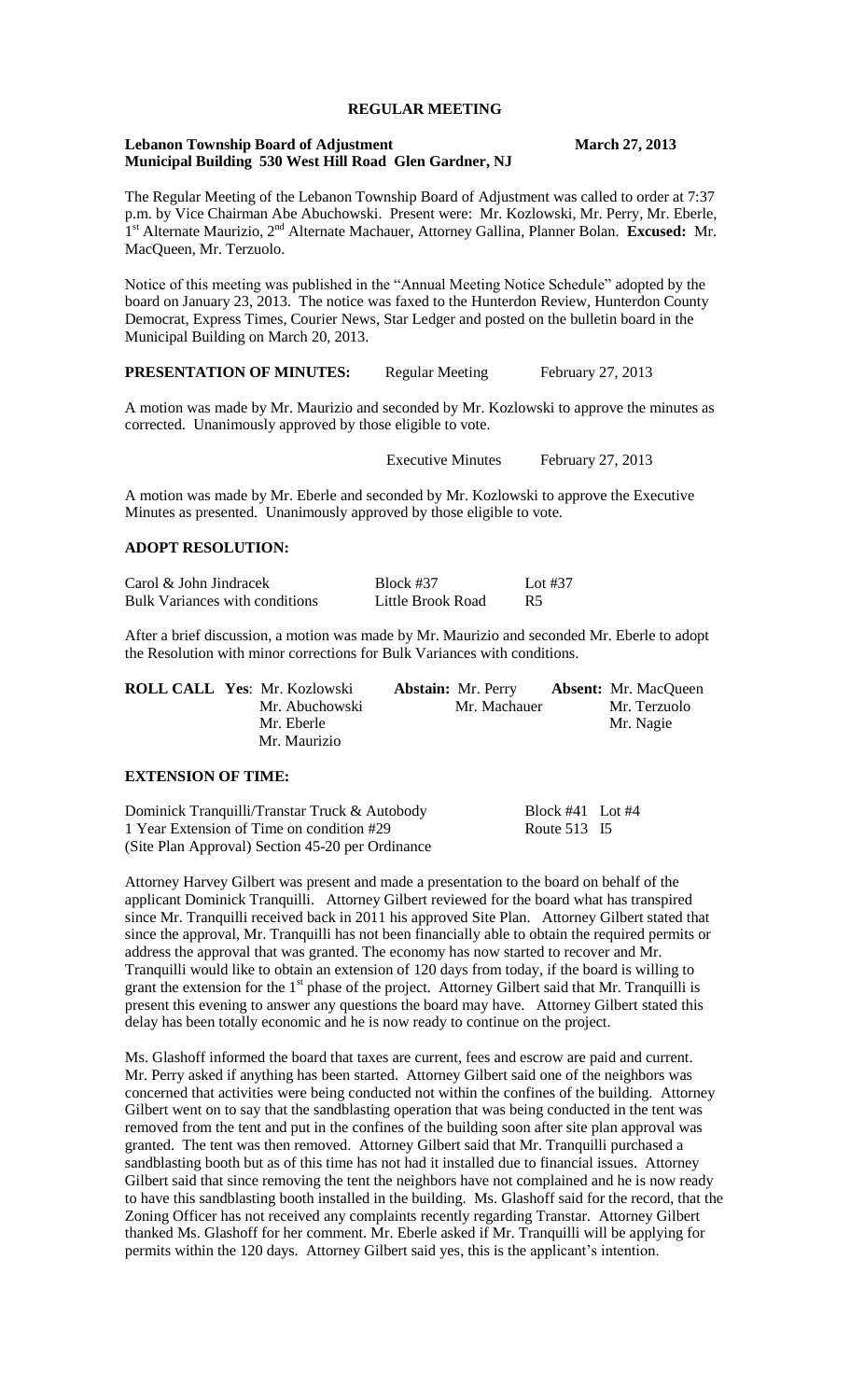Attorney Gilbert stated that Mr. Tranquilli is planning on starting construction by this summer. Mr. Maurizio asked what permits will be needed. Attorney Gilbert said one will be needed for the fire tank. The tank will need the approval from the Township Engineer. This is to be done before any other construction is to begin. The construction of the extension of the building into the yard area will commence once the fire tank is installed and approved.

The Self Storage Units are part of Phase II which will be added to the front section of the building. Mr. Maurizio asked if there is sandblasting being done now. Mr. Tranquilli said yes, but it is done inside of the building. Mr. Machauer asked if everything is properly contained inside the building including the filtering of dust and dirt. Mr. Tranquilli answered yes. At this time, Mr. Tranquilli was sworn in to give testimony. Mr. Kozlowski asked about the sandblasting equipment and the painting and wanted to know if it was going into the new addition. Mr. Tranquilli said the sandblasting equipment is in the original portion of the building. Once the addition is up then the sandblasting equipment will be installed in the new section. Vice Chairman Abuchowski asked Mr. Tranquilli why he waited to come back to the board for an extension since the condition of 18 months was in the Resolution and it has now been 2 years. Attorney Gilbert said Mr. Tranquilli had a death in the family, someone who was close to him, also the economics involved. Vice Chairman Abuchowski asked if the applicant was going to get the permits for the self storage units within the 120 days. Attorney Gilbert did not think the storage units would be included in the 120 days. The Board has allowed the applicant to do this project in two Phases. The Self Storage Units are in Phase II. Attorney Gilbert stated in Phase I would be the fire tank and the addition to the existing building. Phase II wouldn't begin until Phase I was complete. Attorney Gilbert noted once Phase I is complete they would then come back to the board for an extension on Phase II. Vice Chairman Abuchowski asked Attorney Gallina for clarification regarding granting the extension of time on Phase I and the handling of Phase II for the Self Storage Units. Mr. Kozlowski asked about the yellow sign in front of the property which states "Industrial Zone". Mr. Tranquilli responded this is a reminder to the neighbors that they are in an Industrial Zone. The question was asked when did this process all start. Ms. Glashoff said originally Mr. Tranquilli came before the Planning Board for Site Plan approval for the original building back in 1991-1992.

The board deliberated at this time. Mr. Kozlowski noted that it was a good sign that the neighbors were not present. Everyone agreed. During the deliberations, the board agreed that it was in the best interest to move forward with this request by granting the extension of time. At the conclusion of the board's deliberations, Vice Chairman Abuchowski opened the hearing to the public; there were no comments or statements. Vice Chairman Abuchowski announced that the public portion was closed. Vice Chairman Abuchowski asked for a motion. Motion by Mr. Maurizio and seconded by Mr. Eberle to grant a 1 year extension of time to complete Phase I and grant an extension of time of 120 days to obtain the permits with the condition:

a. The applicant will pay all necessary fees and escrows payable in connection with this application.

| <b>ROLL CALL</b> | Yes: Mr. Maurizio | Mr. Kozlowski  | <b>Absent:</b> Mr. Terzuolo |
|------------------|-------------------|----------------|-----------------------------|
|                  | Mr. Eberle        | Mr. Abuchowski | Mr. MacQueen                |
|                  | Mr. Perry         | Mr. Machauer   | Mr. Nagie                   |

**Attorney Gallina will prepare the Resolution to be on the next Agenda of April 24, 2013.**

## **NEW BUSINESS:**

| Douglas & Annette Lemenze<br>208 Butternut Road<br>Califon, N.J. 07830 | Block #21<br>Butternut Road R 1 <sup>1</sup> / <sub>2</sub> | Lot #27                                          |
|------------------------------------------------------------------------|-------------------------------------------------------------|--------------------------------------------------|
| PUBLIC HEARING                                                         | Variances                                                   | Section 400 4:1 Schedule I<br>Section 400-10 a.7 |

Vice Chairman Abuchowski announced the hearing for the application of Douglas & Annette Lemenze. Attorney Gallina stated that all the notices are in order and the board can proceed with the hearing. The following was marked into evidence: **A1-**Taxes Paid, **A2**-Certified List of Property Owners & Utilities, **A3-**Notice to Property Owners, **A4-**POD Slips, **A5-**Affadavit of Proof of Service, **A6-** Zoning Denial, **A7-**Notice in Newspaper, **A8-**Ltr from H.C. Soil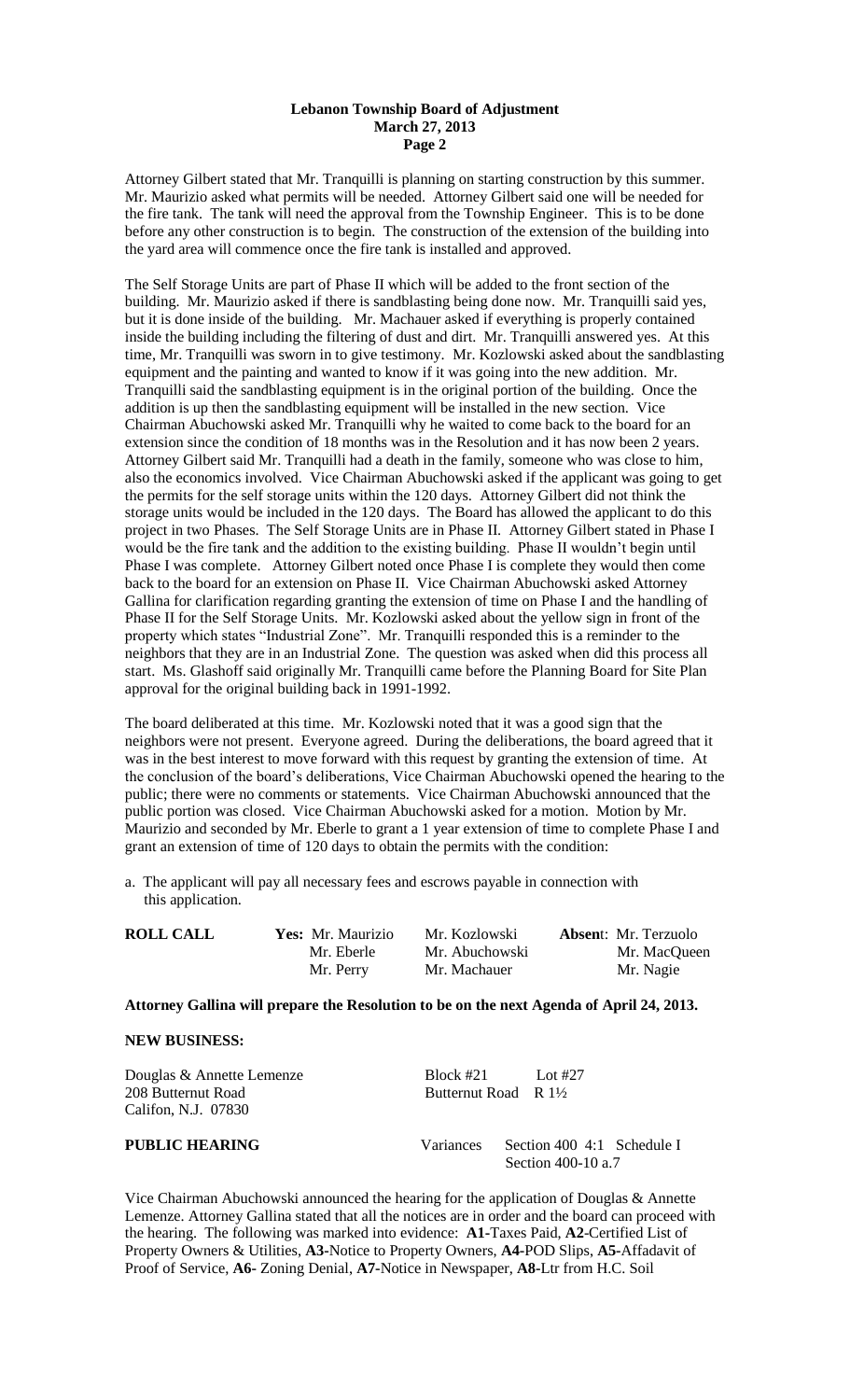Conservation dated March 4, 2013, **A9-**Ltr from H.C. Planning Board dated March 6, 2013. Attorney Gallina had Douglas & Annette Lemenze sworn in at this time. Ms. Lemenze made a presentation to the board. Ms. Lemenze said they have been residents for 19 years. Their lot is 1.5 acres. Ms. Lemenze said she believed that the board has the story and pictures regarding the horse. Ms. Lemenze gave the board the background on why she needs to bring the horse home. Ms. Lemenze said they rescued a race horse. At this point Ms. Lemenze became too emotional and Attorney Gallina took over asking the questions. Attorney Gallina said in reading her write up the reason why they want to bring the horse home is because of an injury that has made it impossible for the horse to ever be ridden again. Ms. Lemenze said she wants to be able to give the horse the care that is needed. Ms. Lemenze said the reason why she wants to put the building where it is shown on the plans is because she needs to have the fenced in area face the house. The plans show the building to be 25' off the rear property line.

Ms. Lemenze stated when she spoke to the Zoning Officer, he denied her application because she could not meet the 100' setback on all sides. Mr. Flemming explained that farm buildings on farms, housing farm animals requires the building to be 100' from the property lines. Ms. Lemenze said for the record, she is not a farm. Ms. Lemenze read from the ordinance the definition of a farm and stated she is not a farm. The ordinance also states that definition is for property not less then 5 acres. Ms. Lemenze noted this does not apply to her. This horse needs special care and the horse is presently being boarded elsewhere. Ms. Lemenze said when boarding you are at the mercy of the boarding stable. Ms. Lemenze explained to the board what all goes into the special care that is needed for her horse. Ms. Lemenze noted that they tried to find the best location for the building, they had to take many items into consideration. One concern was for drainage. Ms. Lemenze said she spoke with all the neighbors and explained what they wanted to do and that the neighbors didn't have any issues with their plan.

About a week ago, Ms. Lemenze said she was approach by one of the neighbors who now has concerns. She informed the board they plan on planting trees across the back of their property for privacy. At the conclusion of Ms. Lemenze presentation, Vice Chairman Abuchowski asked if the board had questions of the applicant. Mr. Machauer asked if she plans on having heat and electric in the building. Ms. Lemenze said yes she plans on having electric. Mr. Maurizio said that this looks like a good plan. Mr. Maurizio suggested Hemlock because they grow quickly and will make a good buffer, Mr. Kozlowski asked where the fencing will be. Ms. Lemenze showed the board via the plan where the fencing would be located. The following was marked into evidence: **A10**-Survey Plan prepared by Frank R. DeSantis, LLS dated October 16, 2012. Mr. Lemenze then reviewed for the board the area(s) that would be used for the horse.

Attorney Gallina noted in the zoning denial, it was based on farms and farm animals. The ordinance states if it is not on 5 acres or more, then it doesn't fall under the definition of farm. Attorney Gallina said farms are permitted in the R1  $\frac{1}{2}$  zone but have to be 5 acres or more. There is nothing in the ordinance permitting a horse or any livestock on less then 5 acres. The board asked if this was a gray area. Planner Bolan read the ordinance regarding accessory uses or structures that are incidental to the principal use, which is the key part of the language in the ordinance. During the discussion, it was noted that many people in this Township have horses, steers, lambs, goats on less then 5 acres. Ms. Glashoff said back in the late 1980's a subcommittee was put together to address the issue of livestock and how much land was needed depending on what animal(s) you had. There were Planning Board members, Township Committee members, a couple of horse people and a few residents in general where on this subcommittee. They discussed at length and obtained this issue on regulating how much land was needed at length, and obtained typical information from Rutgers. In the end they could not come up with how much land you needed for 1 horse, a goat(s) or a few chickens. So they decided to leave it alone. Ms. Glashoff said in Clinton Township you need 2 acres for 1 horse and 1 acre for each additional horse. The point was they decided they didn't want this regulated.

Mr. Eberle asked if the board grants the variance, will the building stay as a horse shelter forever? Attorney Gallina said you can put limitations on it. Mr. Perry asked once the horse isn't here anymore can they put another horse on the property? Attorney Gallina said the board can request that it would be limited to just this horse. Mr. Perry asked how old the horse is. Ms. Lemenze said 12 years old. It was noted that if a use variance was obtained then it would rectify the issue. Mr. Perry asked why the shed can't be moved in closer to the middle of the property. Ms. Lemenze said that regardless of where she puts the building, she can not comply with the 100' setback requirement. Ms. Lemenze said she was told by the Zoning Officer to put it where she wants it since she can't meet the 100' requirement. Planner Bolan said the 100' setback does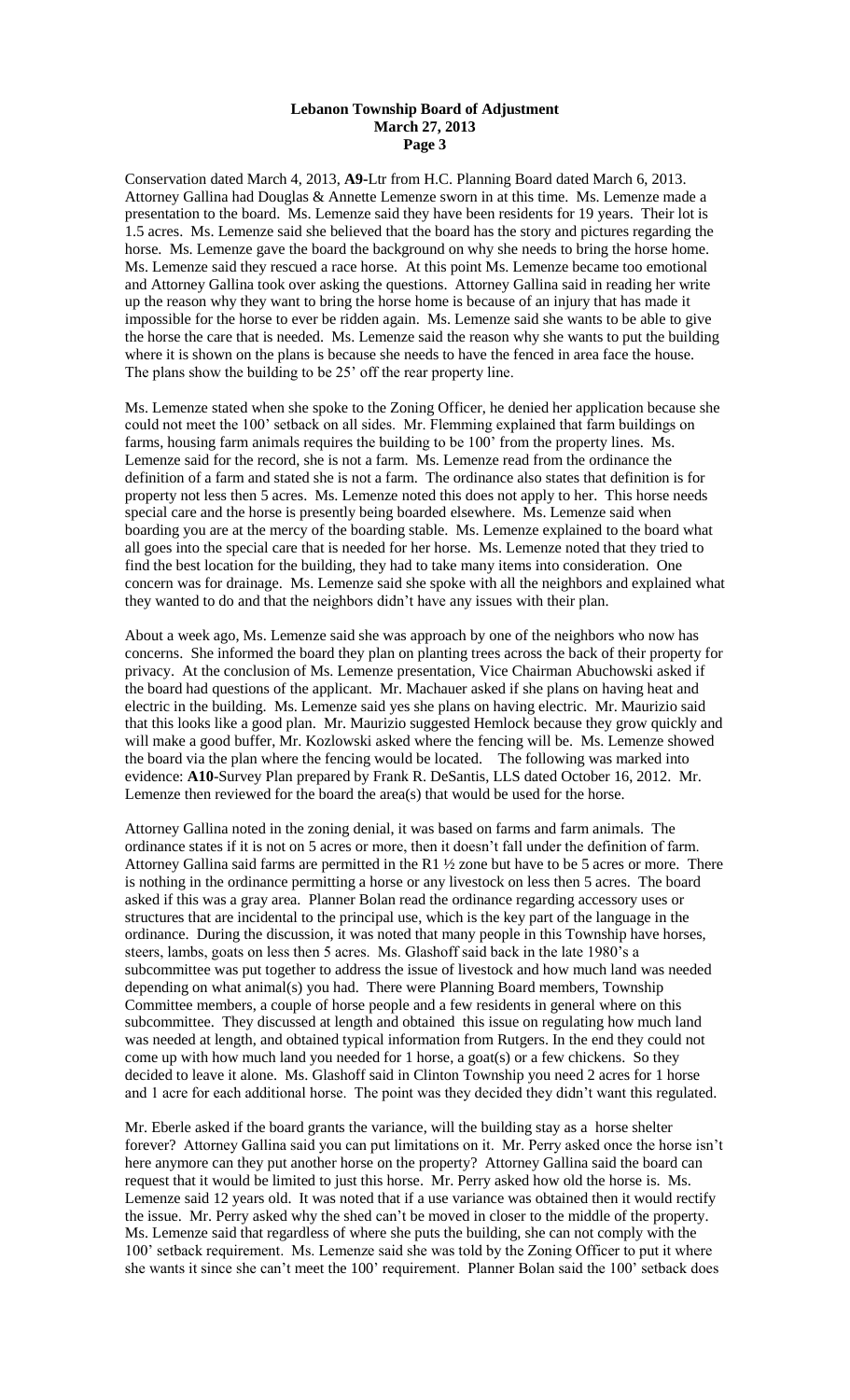not apply in this setting, but rear yard setback does apply. Vice Chairman Abuchowski said there are two issues, one is the horse and whether it is allowed on the property and the other is the shed and setbacks. Also, is there any rationale for putting the shed in the rear yard setback. Ms. Lemenze said if she puts the shed within the building envelope then she doesn't need the variance and then doesn't need to be before the board. Attorney Gallina said the issue then is the horse since it isn't allowed on under 5 acres. Ms. Lemenze said then to be fair you should apply this to everyone in the Township that has a horse, goat, sheep etc on less then 5 acres. When she moved to the Township she asked if there was a minimum lot requirement for a horse and was told no.

Attorney Gallina said if the board is going to approach the use variance question, it could be subject to attack since it wasn't properly noticed which also needs to be considered. Vice Chairman Abuchowski said if the shed is moved into the building envelope, you don't need a variance for the shed and then we don't have to worry about the horse. The horse isn't on the property so it is a grey area which means you are not asking the board for anything. If the board grants the shed in the setback in theory it will be creating more of a problem for the applicant. Mr. Maurizio noted that there is a difference in the criteria for hoofed animals. Vice Chairman Abuchowski suggested to the applicant to move the shed into the building envelope where there won't be any issues. Ms. Lemenze said is she going to have a problem with the Zoning Officer if she brings the horse on the property and told she will need a use variance. Attorney Gallina said if the horse is brought on the property she will need to get use variance relief. Vice Chairman Abuchowski suggested a position in the event that the Zoning Officer comes to your property is that other people have livestock on their property under 5 acres. Therefore, he will have to notice all those in violation and you may be in a very good position to negotiate that with John Flemming. Attorney Gallina reminded the board that is an enforcement issue.

Mr. Kozlowski asked the applicant if they are willing to move the building into the building envelope. Mr. Lemenze said he would have to take down some of his fruit trees. The board continued to discuss this issue at length. Mr. Machauer asked if the applicant should come back for a use variance and a variance to have the building in the setback. Attorney Gallina said it was up to the applicant as to what they want to do. Vice Chairman Abuchowski asked if we should open the hearing up to the public? Attorney Gallina said no, since there was no proper notice regarding a use variance. To open the hearing up over the building could be none productive. Attorney Gallina noted there will not be a resolution if the applicant withdraws their application. Vice Chairman Abuchowski said without giving advice, move the shed within the building envelope and then go and talk to John Flemming. If you need to, come to the board for a use variance. Vice Chairman Abuchowski suggested that Ms. Lemenze talk with the Zoning Officer. Ms. Lemenze asked to explain what a use variance was and the difference with a bulk variance. Attorney Gallina said a bulk variance is when you can't meet the dimensional requirements and a use variance is when the use is not permitted. Mr. Kozlowski asked if we can waive fees. Ms. Glashoff said no, fees are by ordinance and can't be waived. The applicant thanked the board for their input.

# **PRESENTATION OF BILLS:**

| a. John Gallina, Esq.          | $$687.50 - Litigation (New Cingular/AT&T)$      |
|--------------------------------|-------------------------------------------------|
|                                | $$187.50 - Escrow (Jindracek Resolution)$       |
| b. Michael Bolan, PP           | \$ 284.00 - Escrow (Jindracek review plans/site |
|                                | inspection)                                     |
|                                | \$ 260.00 - Attend ZBA Meeting 2/27/2013        |
| c. Court Stenographer          | \$ 250.00 - Attend ZBA Meeting 3/27/2013        |
| d. H.C. Planning/Zoning Admin. | $20.00 - Dues 2013$                             |
|                                | Total: \$1,689.00                               |

Ms. Glashoff referred to the Agenda Addendum for the additional bills that were listed for **\$752.65** which brings the grand total to **\$2,441.65**. Mr. Kozlowski said he reviewed all the bills and found them to be in order. Motion by Mr. Kozlowski and seconded by Mr. Maurizio to approve the bills as presented. Unanimously approved.